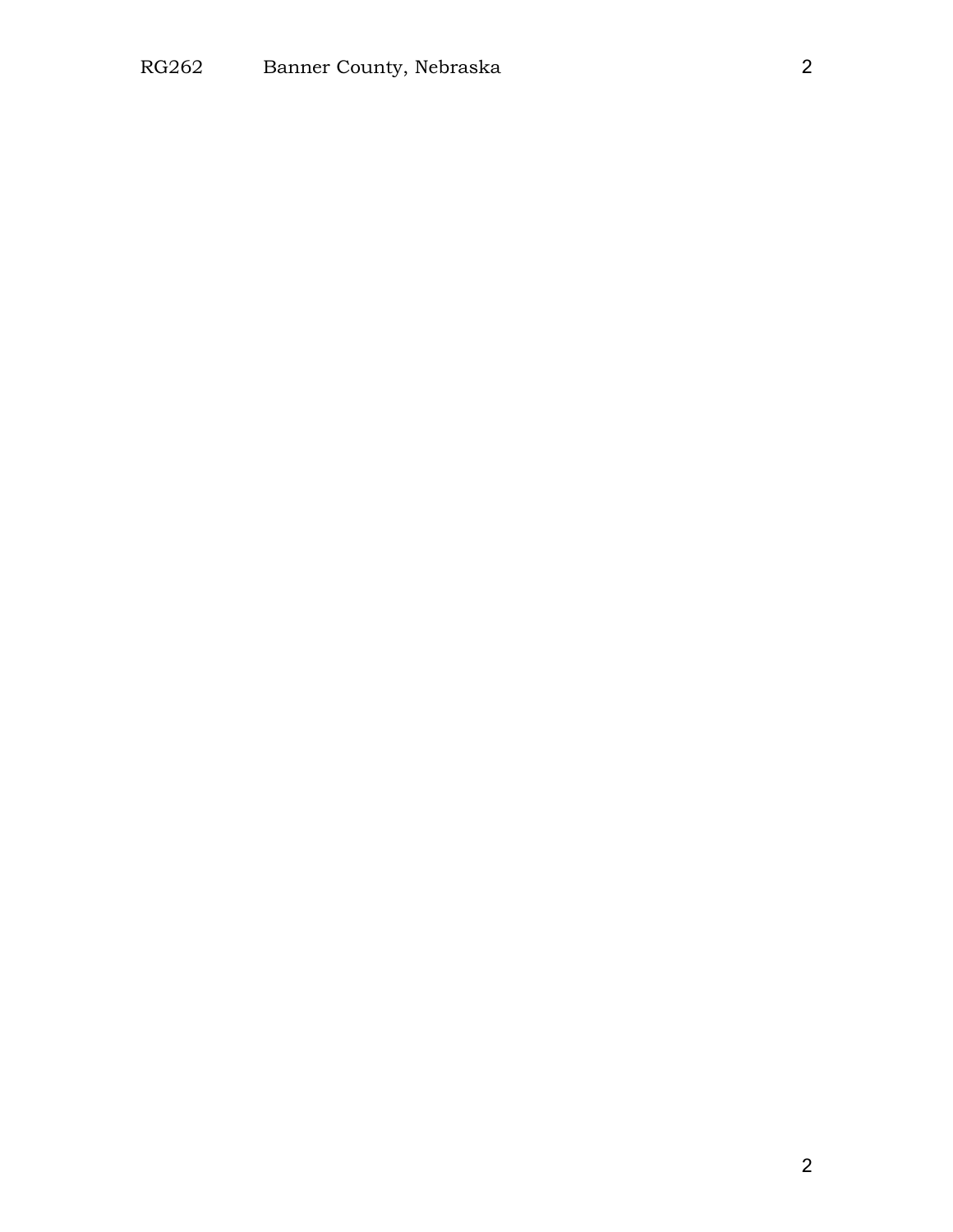ADDED ENTRIES:

MARRIAGES- -NEBRASKA- -BANNER COUNTY ELECTIONS- -NEBRASKA- -BANNER COUNTY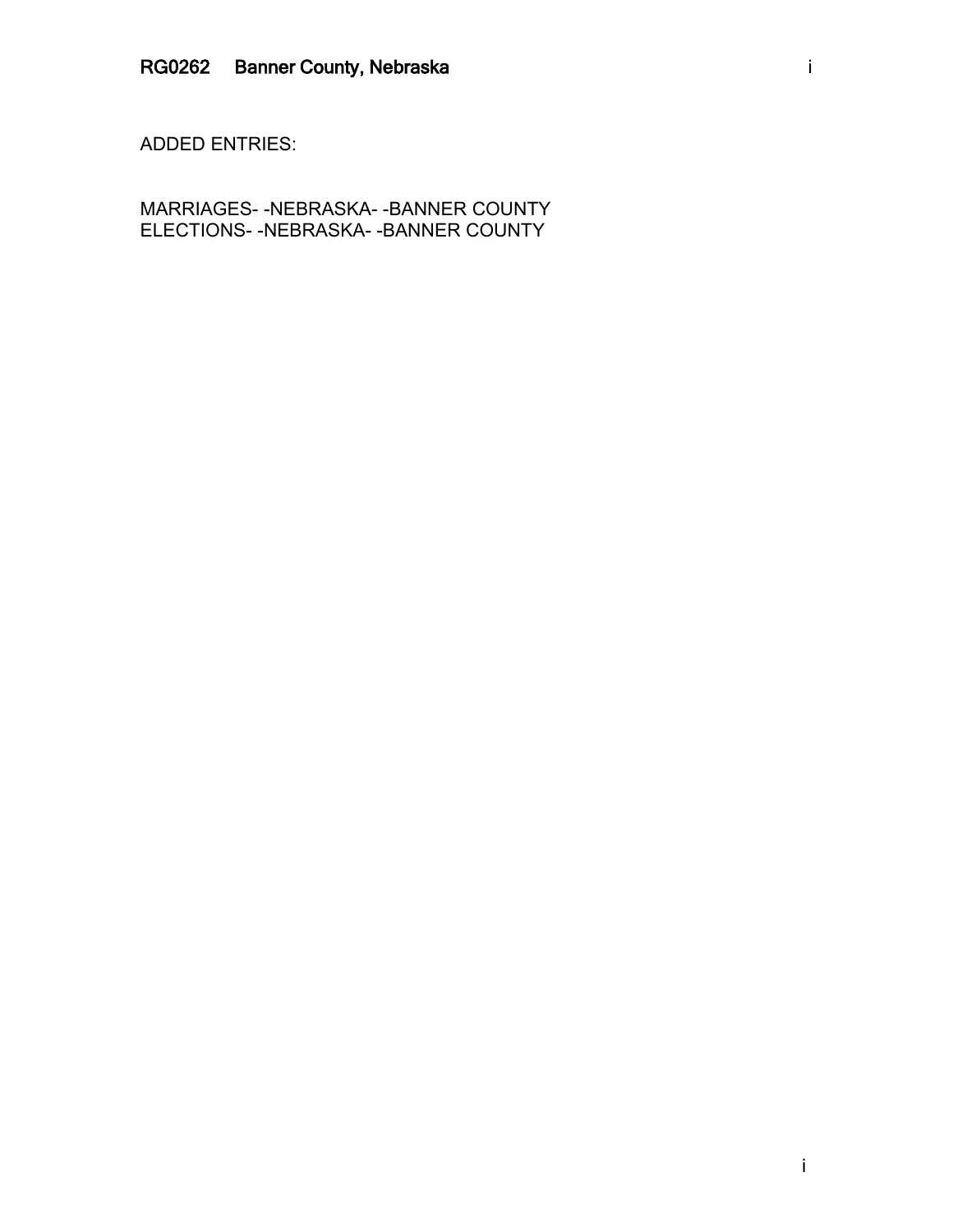# **DESCRIPTION**

#### **SUBGROUP ONE ASSESSOR**

We hold no records for this Banner County office

## **SUBGROUP TWO COUNTY TREASURER**

We hold no records for this Banner County office

### **SUBGROUP THREE COUNTY BOARD OF COMMISSIONERS**

We hold no records for this Banner County office

#### **SUBGROUP FOUR COUNTY CLERK, 1888-1994**

| film | SERIES ONE MARRIAGE RECORDS, 1888-1994                                                                                  |
|------|-------------------------------------------------------------------------------------------------------------------------|
| V.1  | Marriages Book #1 (indexed)<br>p.1, Sturm-Sturm (April 5, 1889)<br>thru<br>p.292, Grubs-Heintz (September 2, 1920)      |
| V.2  | Marriages Book #2 (indexed)<br>p.1, Fuller-Snook (January 23, 1924)<br>thru<br>p.634, Gouk-Ross (January 3, 1936)       |
| V.3  | Marriages Book #3 (indexed)<br>p.1, Evans-Seorgeson), 1936 n.d.<br>thru<br>p.714, Graver-Vogel, June 29, 1939           |
| V.4  | Marriages Book #4 (Indexed)<br>p.1, Blake-Ellis (July 5, 1939)<br>thru<br>p.588, Guerero-Miramontes (December 29, 1941) |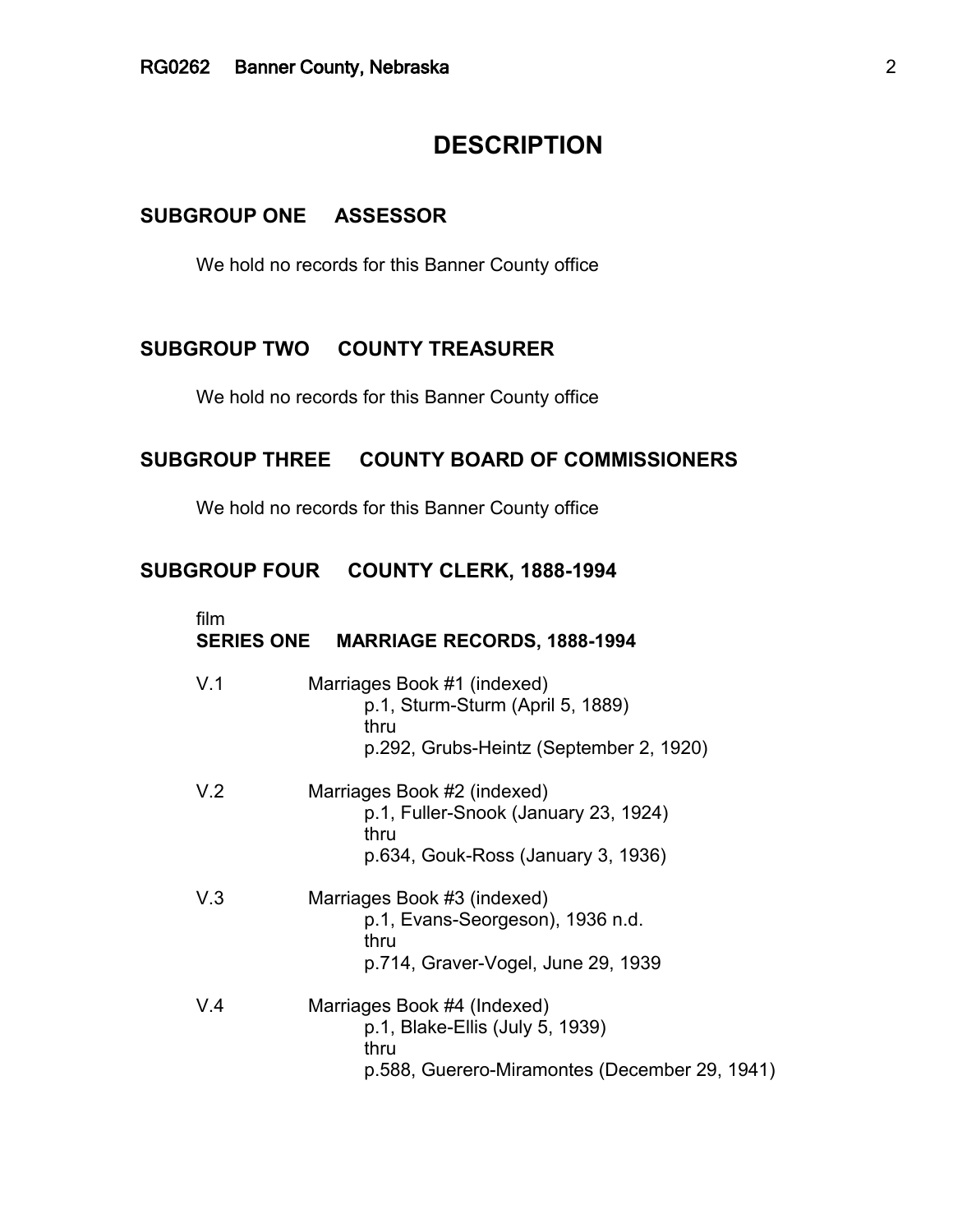# **SUBGROUP FOUR COUNTY CLERK (cont)**

| film                                                        | <b>SERIES ONE MARRIAGE RECORDS (cont)</b>                                                                                                                                         |
|-------------------------------------------------------------|-----------------------------------------------------------------------------------------------------------------------------------------------------------------------------------|
| V.5                                                         | Marriages Book #5 (indexed)<br>p.1, Eatwell-Drayer (January 1, 1942)<br>thru<br>p.543, Goeman-Hutchinson (December 24, 1955)                                                      |
| V.6                                                         | Marriage Book #6 (indexed)<br>p.1, Stevens-Muhr (January 13, 1956)<br>thru<br>Lashley-Dillinger (March 9, 1994)                                                                   |
| film<br><b>SERIES ONE</b>                                   | <b>MARRIAGE RECORDS – MICROFILM RECORD</b><br><b>MP4212</b>                                                                                                                       |
| Roll #1<br><b>GSU</b><br>901 frames<br>1025 pp.<br>#27,161  | Marriages, Book #1 (indexed)<br>index (1888-1923), and<br>p.1 – April 5, 1889<br>thru<br>Marriages, Book #2 (indexed)<br>p.634 - January 3, 1936<br>NOTE: Vol. #2, p.324 is blank |
| Roll #2<br>GSU<br>1417 frames<br>1432 pp.<br>#27,162        | Marriages, Book #3 (indexed)<br>index (1936-1939), and<br>p.1 – Evans-Seorgeson (Application only), n.d. [1936]<br>thru<br>Marriages, Book #4<br>p.588 - December 29, 1941        |
| Roll #3<br><b>GSU</b><br>1286 frames<br>1140 pp.<br>#27,163 | Marriages, Book #5 (indexed)<br>index (1942-1955), and<br>p.1 - January 1, 1942<br>thru<br>Marriages, Book #6 (indexed)<br>p.(none) - March 9, 1994                               |